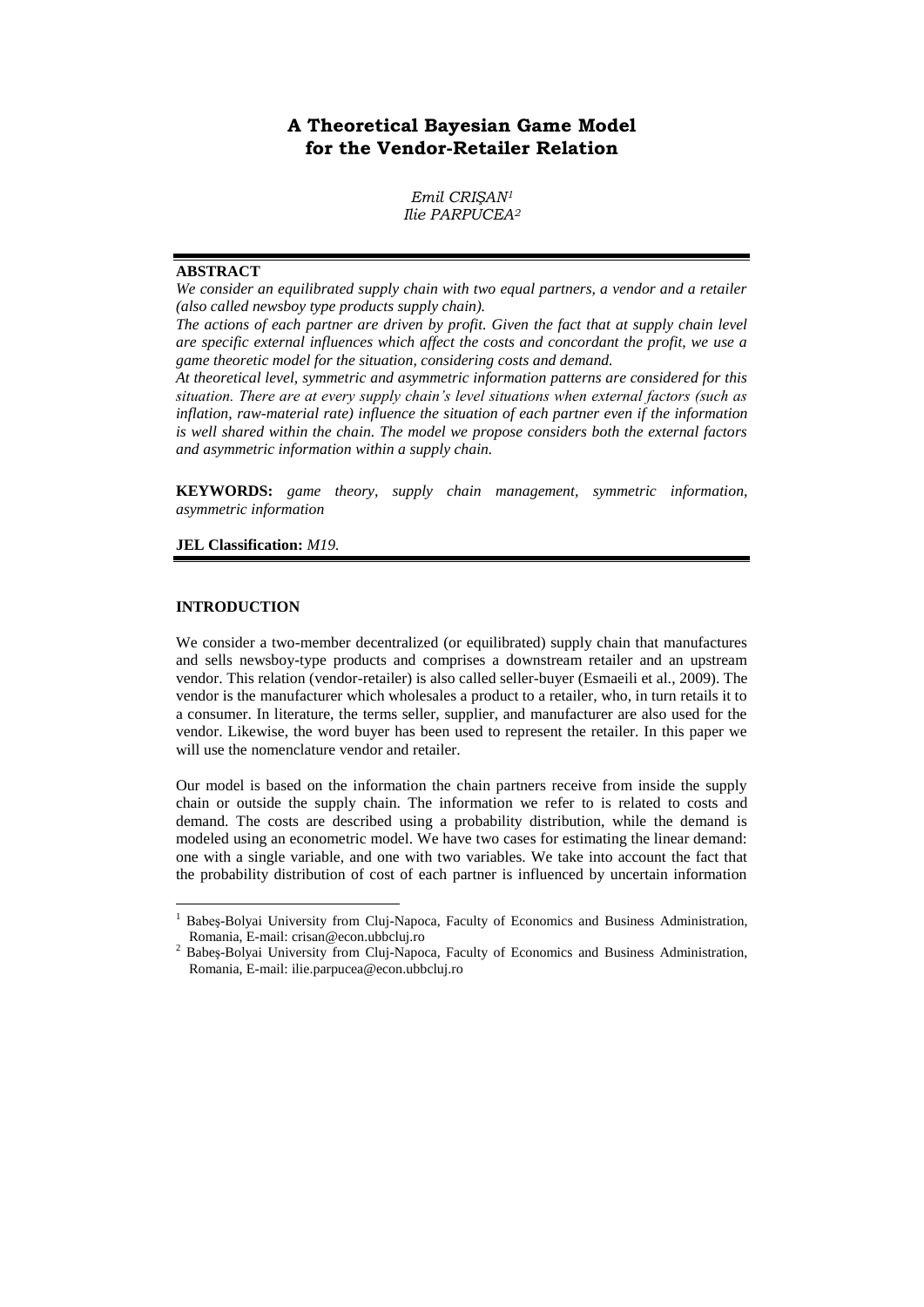(internal or external regarding the supply chain). Considering information, we build a game theoretic model for reflecting the interests of the two partners, specifically obtaining profit. The rest of this paper is organized as follows. The next section provides a brief survey of the related literature. The model is described in Section 3; Section 4 offers some concluding remarks.

## **1. RELATED LITERATURE**

Before detailing similar models, there are several aspects we consider within our model, such as supply chain complexity, opposite interests of the partners, information sharing, symmetric and asymmetric information, which we consider to be the context of our model. All these aspects are further exposed.

Supply chains are the most complex systems at micro-economical level. This fact has increase the interest of economic researchers for the modeling of complex situations which appear in this field. The greatest challenge is to manage the relation between several partners; coordination is one top subject for the research.

One of the proven rules of supply chains is that better informed partners implies better performance at system's and partners' level. Examples are all around: Wal-Mart and Procter&Gamble, Toyota's supply chain, Dell's supply chain etc. Collaboration is the essence of supply chain existence. Using an instrument to measure supply chain collaboration, considering three dimensions: information sharing, decision synchronization and incentive alignment, Simatupang and Sridharan (2005) proven that the greater level of collaboration, the greater level of performance is achieved. Even if supply chain partnerships promises mutual benefits for the partners, those benefits are rarely attained due to different interests of the partners (Nagarajan  $\&$  Sosic, 2008). Usually, the partners search only for their profit, they work having a local perspective and an opportunistic behavior. In this case, global profitability cannot be attained (Leng & Parlar, 2005).

Coordination and collaboration is practiced by several partners who understood the benefits, through several forms: information sharing, shared-savings contracts (Hennet & Arda, 2008; Corbett et al., 2005). Supply chain coordination is totally achieved only if the members of a decentralized supply chain behave as if they are operating in a centralized supply chain (Leng & Parlar, 2009).

Information sharing within supply chain can take several forms. Information sharing refers to the act of capturing and disseminating timely and relevant information for decision makers to plan and control supply chain operations (Simatupang  $\&$  Sridharan, 2005). We can speak about symmetric and asymmetric information. Under a symmetric information pattern, the vendor and retailer have complete information on each other's operations (they share information). However, in a decentralized supply chain, the vendor and the retailer, being independent entities, have private information about various aspects of their businesses which are not common knowledge (they don't share information and we deal with asymmetric information). Some information is owned only by the vendor (manufacturing costs, materials' prices etc.), while some are known only by the retailer (information regarding market demand for example) (Esmaili & Zeephongsekul, 2009).

The context of our paper is that of complex supply chains, which perform their activities within complex market situations. Each partner has its own interest, while collaboration for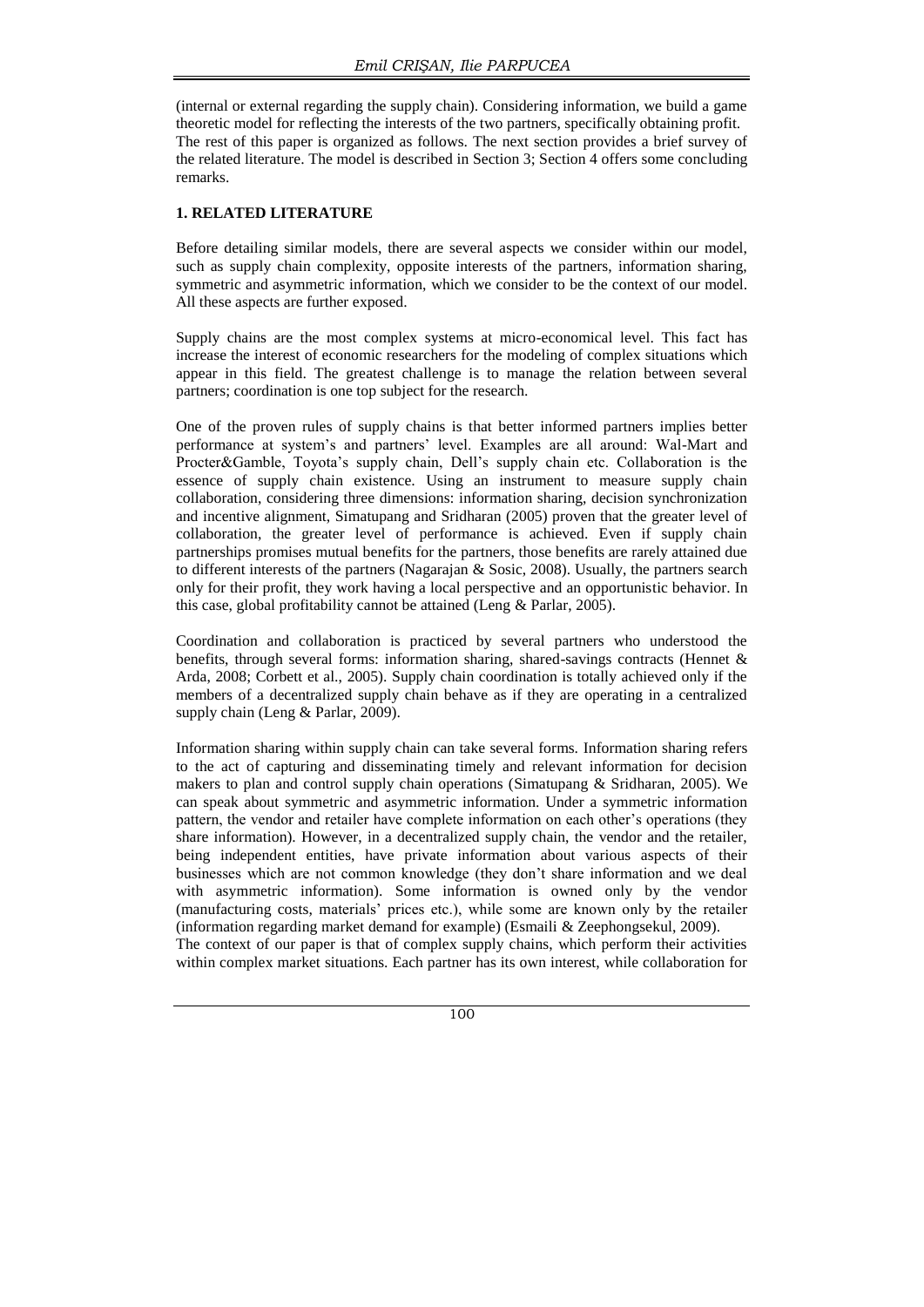facing several uncertainties can be made using information sharing. In conclusion, each partner can have at least three types of information regarding its activity (whether we are speaking about costs or revenue, which together influence the profit): external information – information which does not depend on the supply chain, it is external generated and it cannot be obtained within the supply chain – we refer to information concerning prices, inflation, demand etc.; shared internal information – this type of information depends on the collaboration of supply chains' partners, some chains have it due to the practices which were implemented within, some chains don't have it due to partners' lack of common view regarding possible benefits from collaboration; individual information – this type of information refers to internal aspects concerning each partner of the supply chain and it is not shared within the supply chain. The individual information is also called unshared internal information. We consider within the model both internal information (shared or individual) and external information.

The real truth is that even if supply chain's partners are able to share their information, there still is uncertain information which influences their decisions. These include demand and supply uncertainty due to the use of unskilled labor, as well as the sudden breakdown of production facilities of upstream players (Ryu et al., 2009). Xiao and Qi (2008) disregard the general stable environments for which models within supply chain are commonly built and consider that several disruptions are not covered. Promotion of sales, raw materials shortage, new tax or tariff policies, machine breakdown are generally called production costs disruptions. We consider this aspect and build a model which takes into account this uncertain character of information.

For better understanding the progress our model brings, we shall further describe its place within the literature. Leng and Parlar (2005) made a review of several articles which used game theory in supply chain modeling. Their classification of game-theoretical applications in supply chain management is based on five application areas: inventory games with fixed unit purchase cost (1), inventory games with quantity discounts (2), production and pricing competition (3), games with other attributes (such as capacity, service/product quality, advertising and new product introduction) (4), games with joint decisions on inventory, production/pricing, and other attributes (5). Our model can be classified into the fifth category established by Leng and Parlar. It can be used for all supply chain game theory problems given the fact that it gives a new view regarding uncertainty within supply chains.

There are several closed models which we have considered while realizing our model: Chu and Lee (2006) have built a Bayesian game for a vendor and a retailer, for modeling information sharing. They also use information signals regarding the market demand and try to model the conditions that will influence information sharing by the retailer. The retailer reveals the information if the cost of sharing the information is small and if a high demand is signaled. This model is based on information signals, but it doesn't cover the full span of the problem, it reveals only details regarding information sharing between the two partners. It is specific to this article the fact that the authors do not take information sharing for granted.

A specific thing of our article is the fact that we do not consider information sharing sufficient for being able to find chain equilibrium. We consider that external information is also a factor which should be considered in this situation.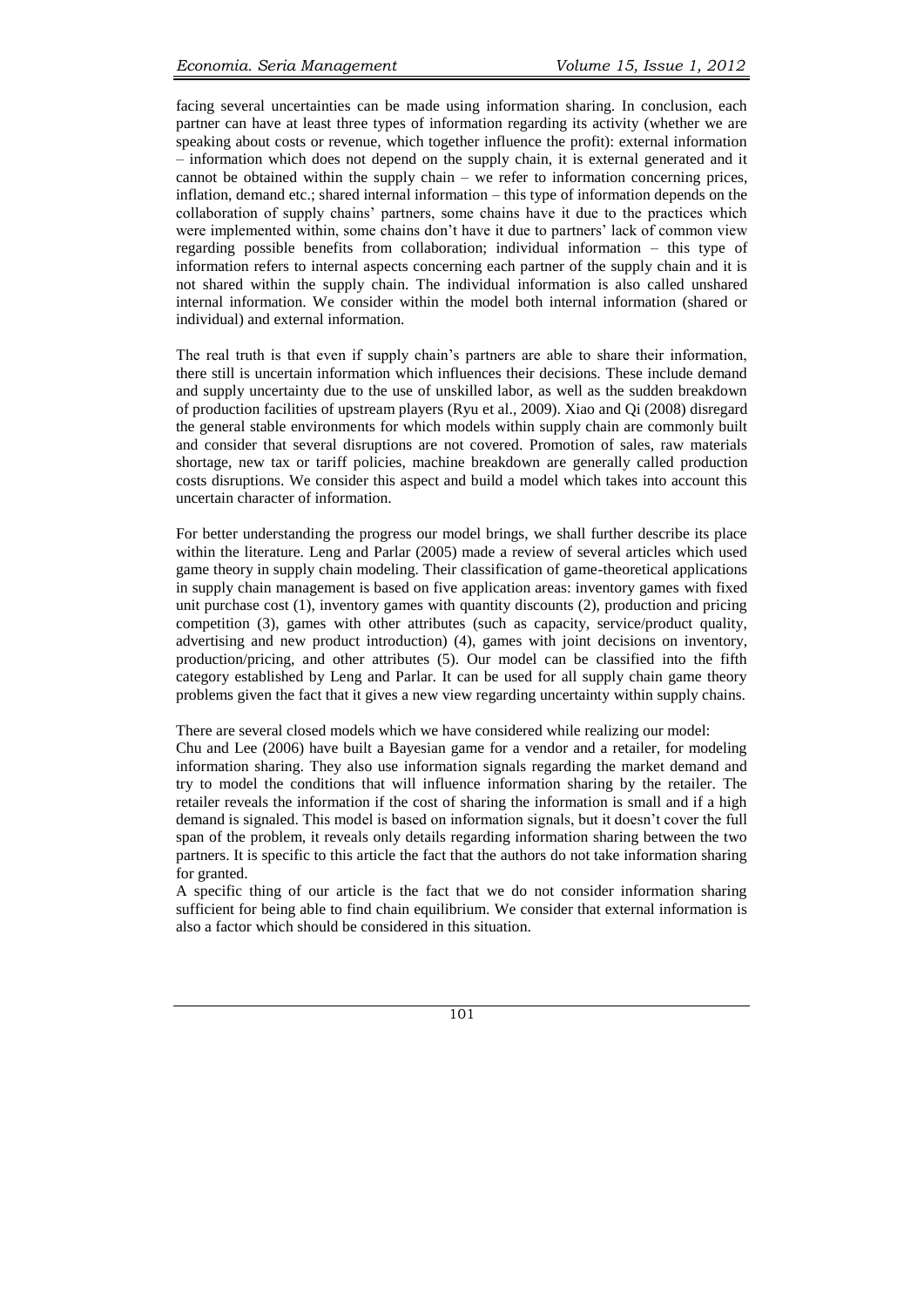#### **2. THE MODEL**

We consider a two-echelon supply chain, containing a downstream retailer denoted by R and an upstream vendor denoted by V. Within this chain, R and V are generally responsible about market demand. We assume that any information that  $R$  and  $V$  receive is internal or external related to the supply chain. The costs of  $R$ , denoted by  $c_r$ , and the costs of V denoted by  $c_v$  are considered their own information. The access to the information the other has is considered probabilistic. The uncertain information influences the costs, while the costs influence the prices of  $R$  and  $V$ :

#### uncertain information  $\Rightarrow$  costs  $\Rightarrow$  prices

We shall study how the uncertain information affects the prices of  $R$  and  $V$ . The hypotheses we take into account is that both  $R$  and  $V$  search for maximizing their income.

An incomplete information game is proper for modeling the exposed problem. For a detailed definition of Bayesian equilibrium, we refer the reader to Fudenberg & Tirole (1991).

Costs variation is specified using a probability two-dimensional distribution conditioned by an information source. We shall denote by  $\Theta_1$  the set of possible costs  $c_v$  for the vendor and  $\Theta_2$  the set of possible costs  $c_r$  for the retailer. In our exposition, we assume type sets  $\Theta_i$  are finite,  $\Theta = \Theta_1 \times \Theta_2$  is a finite set also. Let us denote by  $\mu_t(\theta), \theta \in \Theta$ , the probability that type combination  $\theta = (\theta_1, \theta_2) \in \Theta$  will be chosen at a t moment. We assume, without loss of generality, as in (Harsanyi, 1967) that players have incomplete information about their opponents' payoffs, but have complete information about strategies of all other players. In our case the prices are the strategies of the two players,  $R$  and  $V$ .

We assign a source of information for the external uncertain information of the supply chain (Parpucea & Pârv, 2011). An information source is a way of specifying the states of a process, regarding one or several variables. We shall denote by  $S^X$  the information source assigned to variable X. The set of distinct values  $x_k \in X$ ,  $k = \overline{1, n}$ , represents a complete space of events. We assign to each  $x_k$  a state denoted by  $s_x^k$ . Let's assume that  $p_x^k$  is the probability that  $s_x^k$  occurs. If the information source  $S^X$  has n states, the probability of states at a  $t$  moment form a discrete variable denoted by:

$$
S_t^X: \begin{pmatrix} S_x^k \\ p_x^k(t) \end{pmatrix}_{k=\overline{1,n}} \tag{1}
$$

The probabilities  $p_x^k(t)$  are an estimation of the appearance of different states for the information source for a period  $t$ . In order to simplify the presentation, a source of information shall be denoted by  $S_t$ .

Let us consider now the probability distribution  $\mu_t$  defined on the discrete set  $\Theta$  and an information source  $S_t$  at t moment, common to all players. According to the probability distribution conditioned by an information source, we have:

$$
P(\mu_t = \theta, S_t = s^k) = P(S_t = s^k) \cdot P(\mu_t = \theta / S_t = s^k)
$$
\n<sup>(2)</sup>

$$
^{102}
$$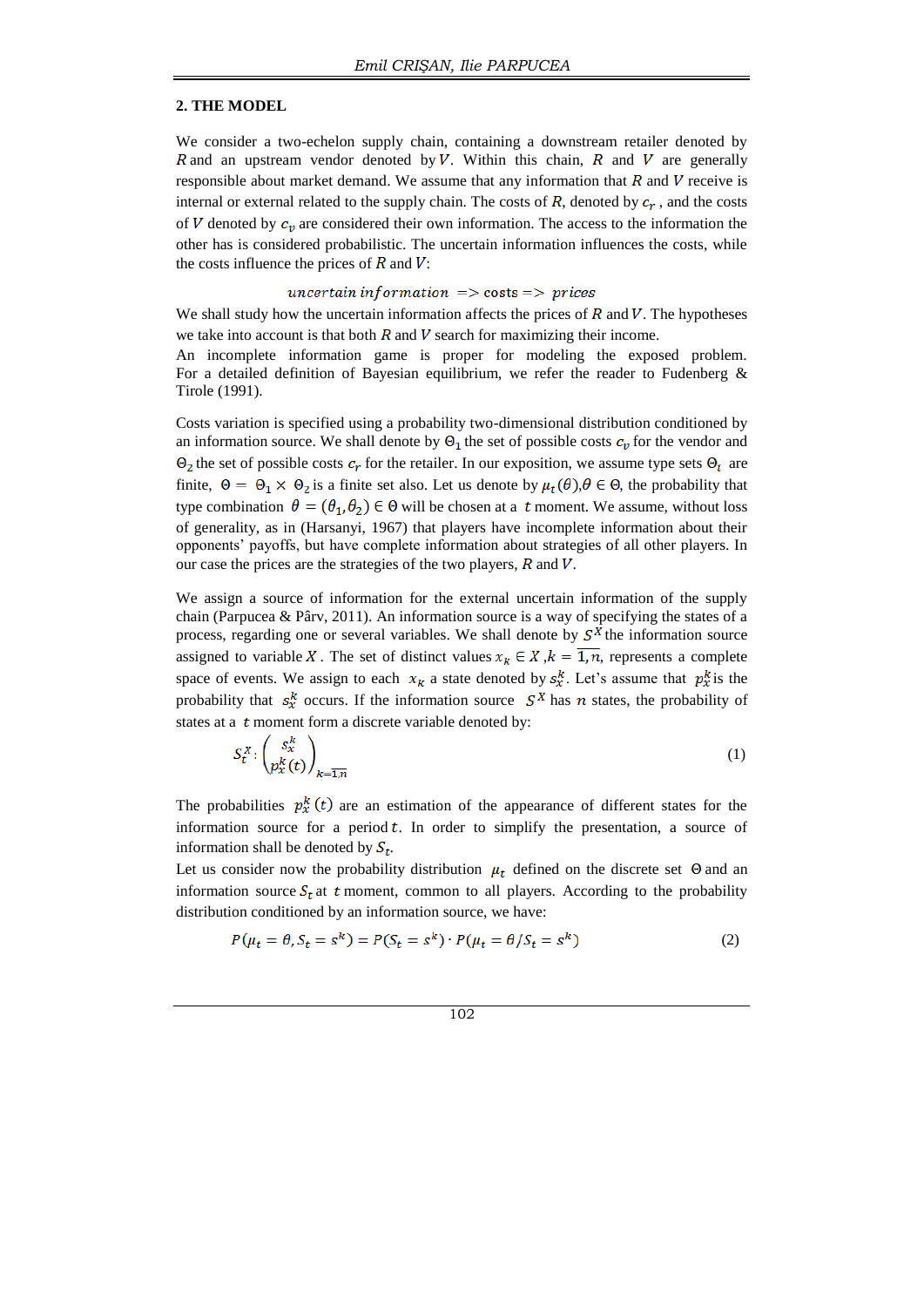where  $\theta \in \Theta$  and  $s^k \in S_t$ .

The following notations are introduced:  $P(\mu_t, S_t)$  for the probability of  $\mu_t$  and  $S_t$  occurring simultaneously,  $P(\mu_t/S_t)$  for the probability of  $\mu_t$  occurring conditioned on  $S_t$  having occurred (i.e. the conditional probability of  $\mu_t$  given  $S_t$ ), and  $P(S_t)$  for the probability distribution of  $S_t$ .  $P(\mu_t, S_t)$  is referred to as the historic probability distribution,  $P(S_t)$  as the probability distribution of information source at a t moment and  $P(\mu_t/S_t)$  is the posterior probability distribution. Posterior means historical updated with information. The probability distribution  $\mu_t$  conditioned on the information source  $S_t$ , denoted by  $\mu c_t$  is the probability distribution  $\mu_t$  updated by the  $S_t$ .

Firstly, we present a less complex model. It is a decision making problem, used for finding the optimum prices for both supply chain partners, in accordance to the available information.

We shall denote by  $p_r$  and  $p_v$  the prices for R and V, respectively. In order to simplify the presentation we shall consider two significant values, different for each cost. The sets of possible types we assume to be:

$$
\Theta_1 = \{c_v^1, c_v^2\}, \ \Theta_2 = \{c_r^1, c_r^2\} \tag{3}
$$

This means that for V there are two possible costs alternatives,  $c_v^1$  and  $c_v^2$ , while for R there are also two costs alternatives  $c_v^1$  and  $c_v^2$ . We consider that each partner performs its own market research, and they identify the demand functions denoted by:

$$
q_v = a_v + b_v \cdot p_v \tag{4}
$$

$$
q_r = a_r + b_r \cdot p_r \tag{5}
$$

where  $a_v, b_v, a_r, b_r$  represent the demand parameters for V and R.

For a state  $s^k$  of source  $S_t$  we built two marginal distributions  $\mu c_t^1$  and  $\mu c_t^2$  for the costs of  $V$  and  $R$ . The payoff functions are:

$$
\pi_v(p_v, c_v^i) = (a_v + b_v \cdot p_v) \cdot (p_v - c_v^1 \cdot \mu c_t^1(c_v = c_v^1, S_t = s^k) - c_v^2 \cdot \mu c_t^1(c_v = c_v^2, S_t = s^k))
$$
\n
$$
\pi_r(p_r, c_r^i) = (a_r + b_r \cdot p_r) \cdot (p_r - c_r^1 \cdot \mu c_t^2(c_r = c_r^1, S_t = s^k) - c_r^2 \cdot \mu c_t^2(c_r = c_r^2, S_t = s^k))
$$
\n(7)

For  $V$  we have:

$$
\pi_v(p_v, c_v^i) = b_v \cdot p_v^2 + (a_v - \overline{c_v} \cdot b_v) \cdot p_v - \overline{c_v} \cdot a_v \tag{8}
$$

where:

$$
\overline{c_v} = c_v^1 \cdot \mu c_t^1 (c_v = c_v^1, S_t = s^k) + c_v^2 \cdot \mu c_t^1 (c_v = c_v^2, S_t = s^k)
$$
\n(9)

is the average cost conditioned by the states  $s^k$ .

103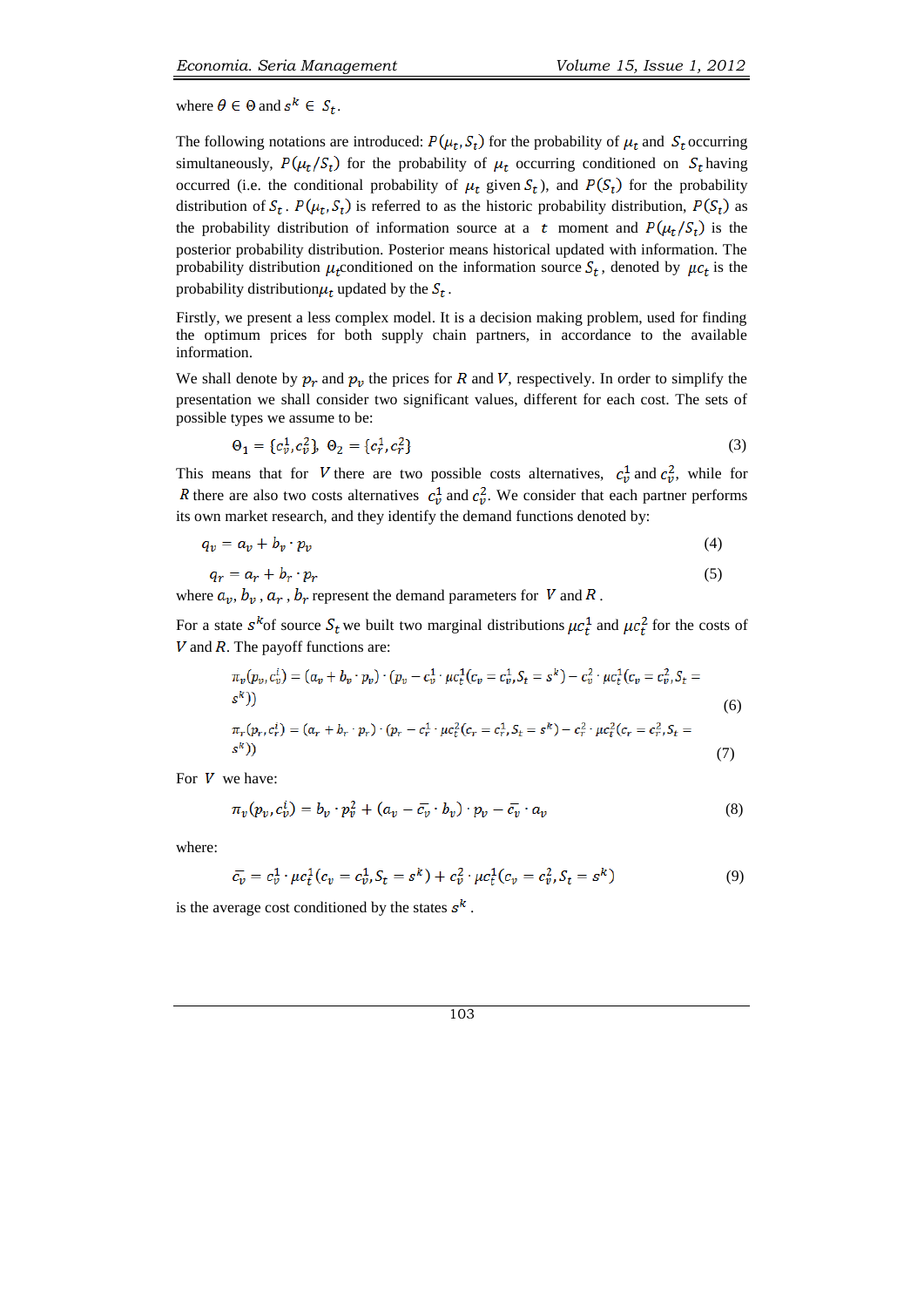Applying the optimum condition, we have:

$$
\frac{a\,\pi_v}{a\,p_v} = 2\,b_v \cdot p_v + a_v - \bar{c_v} \cdot b_v = 0\tag{10}
$$

$$
p_v = \frac{1}{2} \cdot (\bar{c_v} - \frac{a_v}{b_v}) \tag{11}
$$

The price  $p_v$  obtained is the optimum price of V, denoted by  $p_v^0$ . It can be observed that  $p_v^o$  is influenced by the state of the source  $S_t$ . The state of the source influences the bidimensional distribution on  $\Theta_1 \times \Theta_2$  and allows us to estimate the marginal distribution on the both costs.

Similar it is performed for obtaining the price for  $\overline{R}$ :

$$
p_r = \frac{1}{2} \cdot (\bar{c}_r - \frac{a_r}{b_r}) \tag{12}
$$

The price  $p_r$  obtained is the optimum price of R, denoted by  $p_r^o$ .

In order to obtain non negative solutions for the prices  $p_v^o$  and  $p_r^o$ , the average costs  $\bar{c_v}$  and  $\bar{c}_r$  have to be greater than  $a_v/b_v$ , respectively  $a_r/b_r$ . As a consequence, the problem has useful solutions only for those states of the source  $S_t$  for which the above conditions are met.

The state of the source and the parameters of the econometric model of the demand influence both optimum prices.

Regarding the way for estimating the optimum prices  $(p_r^o, p_v^o)$  we shall made some observations. Firstly, the states of the source affect the optimum. If the probabilities regarding the state of the source are predicted for a given future time period  $t + 1$ , then the model allows us to estimate the optimum  $(p_r^o, p_v^o)$  for the period  $t + 1$  conditioned by a state of the source. Secondly, the optimum is influenced by the econometric model of the demand. The demand parameters shall influence the optimum prices for  $V$  and  $R$ .

If the model is based only on the demand function of R, than normally  $\overline{c_r} > \overline{c_v}$ . The average costs difference between  $R$  and  $V$  allows us to analyze the opportunity to perform market research studies (demand functions) by  $R$  or both partners.

Another model is further presented. This model considers more complex demand functions for both partners. More information is received by the independent variables  $p_v$  and  $p_r$ within demand functions. In this case the optimum prices are the equilibrium prices estimated in the following game.

We shall consider the demand functions for  $V$  and  $R$  have the next form:

 $q_v(p_r, p_e) = a \cdot \Delta p_v + b \cdot \Delta p_r, q_r(p_v, p_r) = c \cdot \Delta p_v + d \cdot \Delta p_r$  (13) Where  $\Delta p_i = p_i - \overline{p}_i$ ,  $i \in \{V, R\}$ , represents the deviation of price  $p_i$  from the average price  $\bar{p}_i$  (Eichberger 1993). The demand functions  $q_v$ ,  $q_r$  quantify the deviation from the average demand.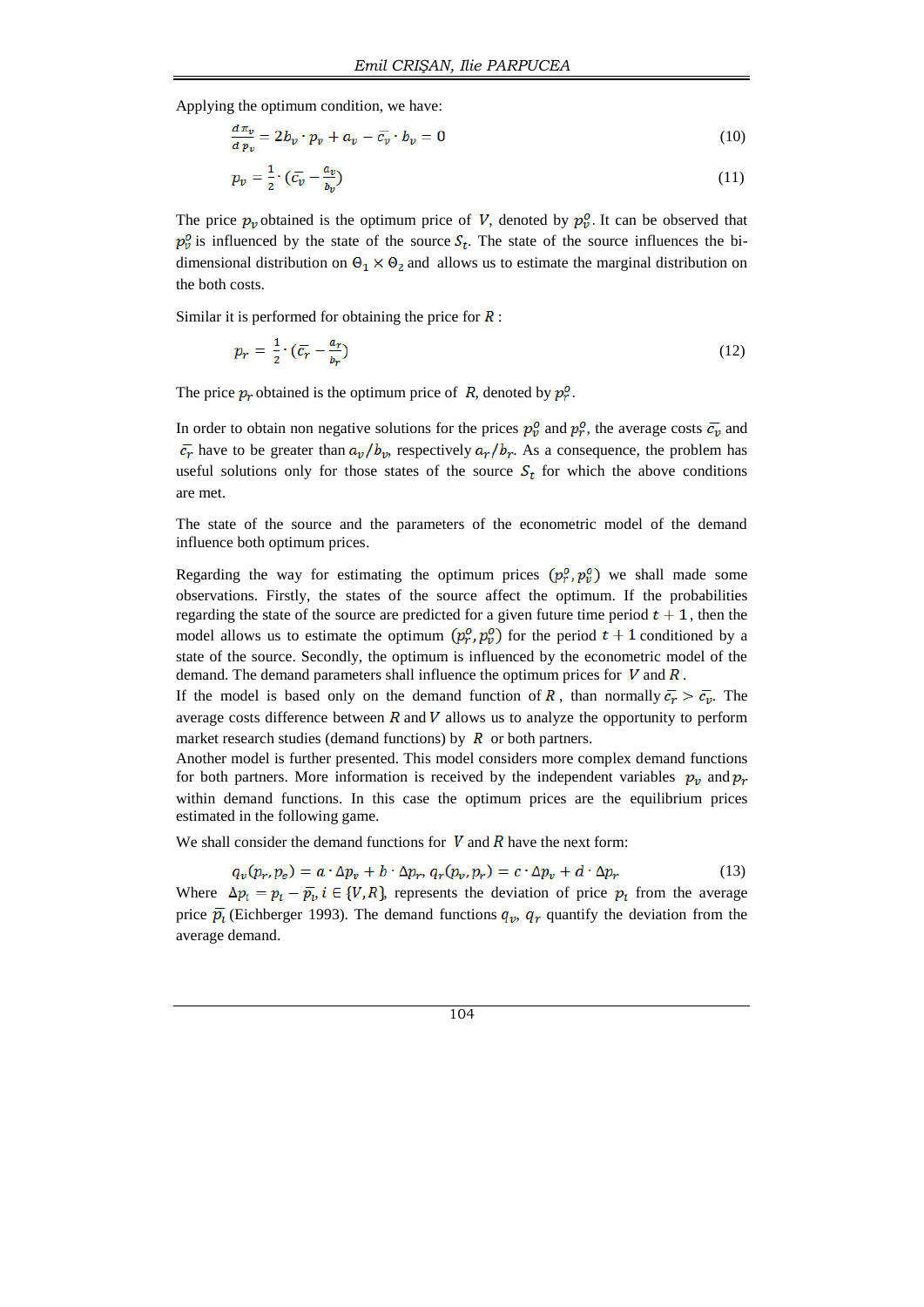The payoff functions are:

$$
\pi_v(p_v, p_r, c_v^i) = (a \cdot \Delta p_v + b \cdot \Delta p_r) \cdot (p_v - c_v^i) \tag{14}
$$

$$
\pi_r(p_v, p_r, c_r^i) = (c \cdot \Delta p_v + d \cdot \Delta p_r) \cdot (p_r - c_r^i)
$$
\n
$$
i \in \{1, 2\}.
$$
\n(15)

In Bayesian equilibrium each player is supposed to choose a type contingent strategy, that is the decision function  $p_v(\cdot)$  and  $p_r(\cdot)$  respectively, which is the best response to the opponents' decision function.

First, taking  $p_r(\cdot) = (p_r(c_r^1), p_r(c_r^2))$  as given and suppose that V has just learned that it has the cost  $c_v^1$ . Vendor's expected payoff can be written as:

$$
\pi_v(p_v, p_r, c_v^i) = \pi_v(p_v(c_v^1), p_r(c_r^1)) \cdot \mu c_t^1(c_r^1/c_v = c_v^1, S_t = s^k) +\n+ \pi_v(p_v(c_v^1), p_r(c_r^2)) \cdot \mu c_t^1(c_r^2/c_v = c_v^1, S_t = s^k) =\n= (a \cdot (p_v(c_v^1) - \overline{p_v}) +\n+ b \cdot (p_r(c_r^1) - \overline{p_r}) \cdot (p_v(c_v^1) - c_v^1) \cdot \mu c_t^1(c_r^1/c_v = c_v^1, S_t = s^k) +\n+ (a \cdot (p_v(c_v^1) - \overline{p_v}) +\n+ b \cdot (p_r(c_r^2) - \overline{p_r}) \cdot (p_v(c_v^1) - c_v^1) \cdot \mu c_t^1(c_r^2/c_v = c_v^1, S_t = s^k)
$$
\n(16)

Performing the steps from the previous model, we find the next four relations:

$$
p_v(c_v^1) = \frac{b \cdot \overline{p_r} + a \cdot (\overline{p_v} - c_v^1)}{2 \cdot a} - \frac{b \cdot (p_r(c_r^1) \cdot \mu c_t^1(c_r^1/c_v = c_v^1 S_t = s^k) + p_r(c_r^2) \cdot \mu c_t^1(c_r^2/c_v = c_v^1 S_t = s^k))}{2 \cdot a \cdot (\mu c_t^1(c_r^1/c_v = c_v^1 S_t = s^k) + \mu c_t^1(c_r^2/c_v = c_v^1 S_t = s^k))}
$$
(17)

$$
p_v(c_v^2) = \frac{b \cdot \overline{p_r} + a \cdot (\overline{p_v} - c_v^2)}{2 \cdot a} - \frac{b \cdot (p_r(c_r^1) \cdot \mu c_t^1(c_r^1/c_v = c_v^2 S_t = s^k) + p_r(c_r^2) \cdot \mu c_t^1(c_r^2/c_v = c_v^2 S_t = s^k))}{2 \cdot a \cdot (\mu c_t^1(c_r^1/c_v = c_v^2 S_t = s^k) + \mu c_t^1(c_r^2/c_v = c_v^2 S_t = s^k))}
$$
(18)

$$
p_r(c_r^1) = \frac{d \cdot \overline{p_v} + c \cdot (\overline{p_r} - c_r^1)}{2 \cdot c} - \frac{d \cdot (p_v(c_v^1) \cdot \mu c_t^2 (c_v^1 / c_r = c_r^1, S_t = s^k) + p_v(c_v^2) \cdot \mu c_t^2 (c_v^1 / c_r = c_r^1, S_t = s^k))}{2 \cdot c \cdot (\mu c_t^2 (c_v^1 / c_r = c_r^1, S_t = s^k) + \mu c_t^2 (c_v^1 / c_r = c_r^1, S_t = s^k))}
$$
(19)

$$
p_r(c_r^2) = \frac{d \cdot \overline{p_v} + c \cdot (\overline{p_r} - c_r^2)}{2 \cdot c} - \frac{d \cdot (p_v(c_v^1) \cdot \mu c_t^2 (c_v^1 / c_r - c_r^2 S_t = s^k) + p_v(c_v^2) \cdot \mu c_t^2 (c_v^1 / c_r - c_r^2 S_t = s^k))}{2 \cdot c \cdot (\mu c_t^2 (c_v^1 / c_r - c_r^2 S_t = s^k) + \mu c_t^2 (c_v^1 / c_r - c_r^2 S_t = s^k))}
$$
(20)

The relations 16, 17, 18 and 19 form a linear system of equations where the unknowns are  $p_v(c_v^1)$ ,  $p_v(c_v^2)$ ,  $p_r(c_v^2)$ ,  $p_r(c_v^2)$ . Solving the system, we shall obtain the equilibrium prices for V and R, denoted by:  $p_r^e(c_v^1), p_r^e(c_v^2), p_r^e(c_r^1), p_r^e(c_r^2)$ . The equilibrium price for  $V$  and  $R$  depends on their own cost, but also on the price and the cost the partner has. Analog, the prediction for the period  $t + 1$  can be made.

## **CONCLUSIONS**

The model can be used by all partners within a supply chain to calculate equilibrium prices for situations where internal and external information related to the supply chain is unknown. This information is very important while performing supply chain negotiations and establishing common strategies.

105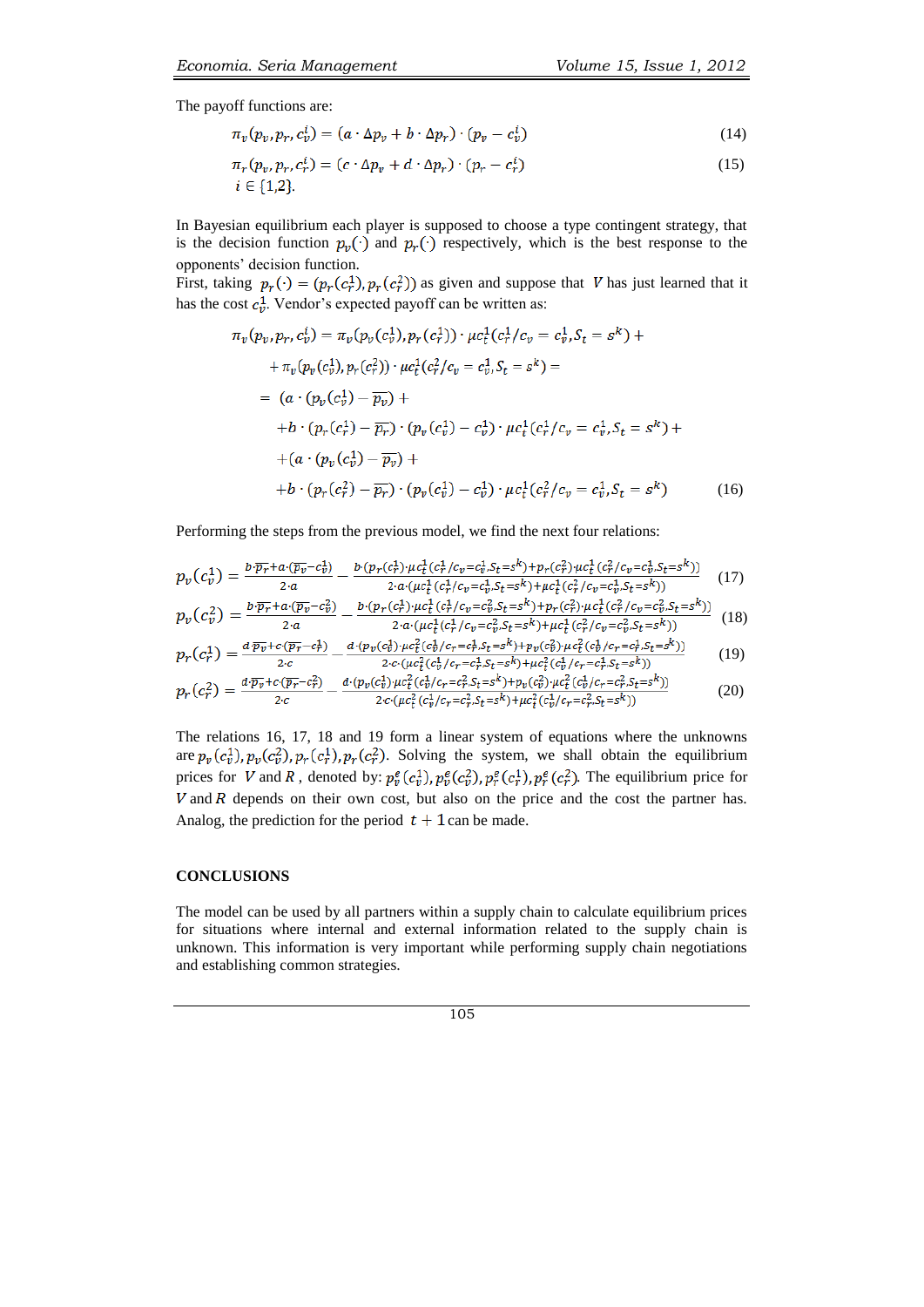We do not consider information sharing for granted, but we do not consider that information sharing is sufficient for any player within the supply chain. The external information is not considered by most of the researchers. Another key element of our model is the fact that it is able to consider also the uncertainties available inside the supply chain.

We shall continue our research regarding this problem of integrating external information regarding supply chains using probability conditional distributions with a simulation model. For managers is very important to create scenarios regarding future activities. Most of models do not consider the uncertainty which influences supply chains. This simulation becomes though very important.

The model can be extended to the case in which there are more competing retailers instead of a single retailer. In this case, the vendor can calculate an equilibrium price for each retailer, being able to negotiate the price using specific information for each retailer.

#### **ACKNOWLEDGEMENTS**

This work was supported by the European Social Fund through Sectoral Operational Programme Human Resources Development 2007-2013, project number POSDRU/1.5/S/59184 "Performance and excellence in postdoctoral research in Romanian economics science domain" (EC).

The work of this research was financed by The Romanian National Council of the Higher Education's Scientific Research (CNCSIS) from the project "A conceptual framework for theoretical modeling. The impact study and prediction analysis for the stock exchange market and for prices equilibrium", ID\_2586, Babeş-Bolyai University, Cluj-Napoca, Romania (IP).

### **REFERENCES**

- Chu, W. & Lee, C. (2006). Strategic information sharing in a supply chain. *European Journal of Operational Research 174*, 1567-1579.
- Corbett, C., DeCroix, G. & Ha, A. (2005). Optimal shared-savings contracts in supply chains: Linear contracts and double moral hazard. *European Journal of Operational Research 163*, 653-667.
- Eichberger, J. (1993). *Game theory for economists*, Academic Press.
- Esmaeili, M., Aryanezhad, M. & Zeephongsekul, P. (2009). A game theory approach in seller-buyer supply chain. *European Journal of Operational Research 195*, 442-448.
- Esmaeili, M. & Zeephongsekul, P. (2009). Seller-buyer models of supply chain management with an asymmetric information structure. *International Journal of Production Economics* doi:10.1016/j.ijpe.2009.07.016.

Fudenberg, D. & Tirole, J. (1991). *Game theory*, MIT Press.

- Harsanyi, J. (1967). Games with incomplete information played by "bayesian" players, parts i-iii. *Management science 14*, 159-182, 320-334, 486-502.
- Hennet, J. & Arda, Y. (2008). Supply chain coordination: A game-theory approach *Engineering Applications of Artificial Intelligence 21*, 399-405.
- Leng, M. & Parlar, M. (2005). Game theoretic applications in supply chain management: A review. *Infor-Information Systems and Operational Research 43*, 187-220.